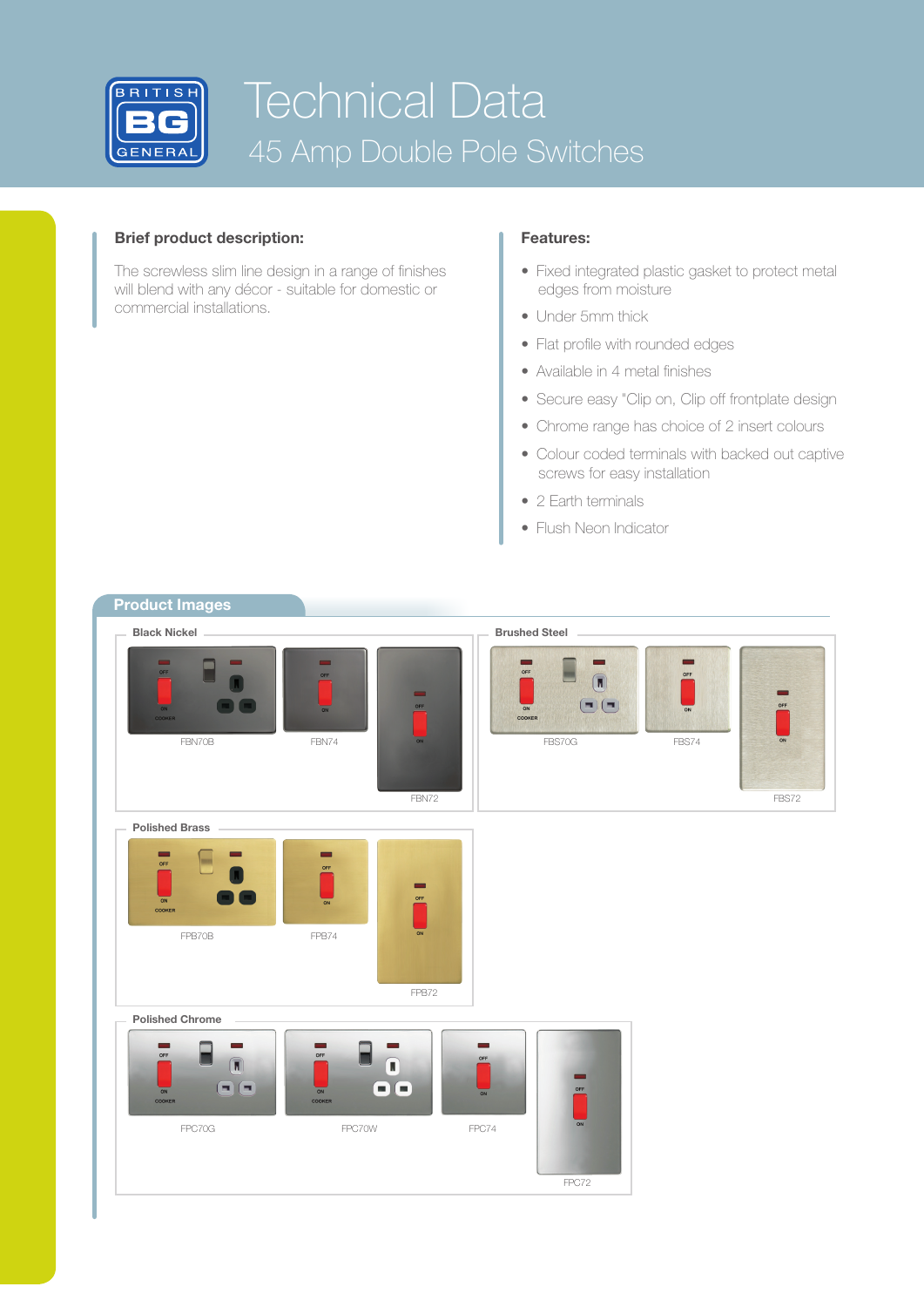# 45 Amp Double Pole Switches

## **Technical Specifications**

| Standard(s)               | <b>BS 4177</b>                                                                                |
|---------------------------|-----------------------------------------------------------------------------------------------|
| Rating                    | 45 Amp 250V~                                                                                  |
| Switch type               | Double pole                                                                                   |
| Contact Gap               | 3.0mm minimum                                                                                 |
| Terminal Capacity - L & N | $4 \times 4.0$ mm <sup>2</sup> $3 \times 6.0$ mm <sup>2</sup> $1 \times 16.0$ mm <sup>2</sup> |
| Terminal Capacity - Earth | $3 \times 4.0$ mm <sup>2</sup> $2 \times 6.0$ mm <sup>2</sup> 1 $\times$ 16.0mm <sup>2</sup>  |
| RoHS Directive            | No.                                                                                           |
| <b>WEEE Directive</b>     | No.                                                                                           |
| Mounting Box Depth(Min)   | $47$ mm                                                                                       |
| <b>Fixing Centres</b>     | 60.3mm (Fxx74x product)                                                                       |
|                           | 120.6mm (Fxx70x product)                                                                      |
|                           | 120.6mm vertical (Fxx72x product)                                                             |
| Size                      | 87.4mm x 87.4mm x 29.3mm (Fxx74x product)                                                     |
|                           | 147.9mm x 87.4mm x 31.8mm (Fxx70x product)                                                    |
|                           | 147.9mm x 87.4mm x 29.3mm (Fxx72x product)                                                    |

## **Line Diagrams**







## **Weights & Dimensions**

| Cat No. | Description       | Pack Quantity |              |              | Dimension $(W \times L \times H)$ cm |  |                                                          | Weight (g) |              |              | CMB (m <sup>3</sup> ) |
|---------|-------------------|---------------|--------------|--------------|--------------------------------------|--|----------------------------------------------------------|------------|--------------|--------------|-----------------------|
|         |                   | Each          | Inner<br>Box | Outer<br>Box | Product                              |  | Inner Box   Outer Box                                    | Each       | Inner<br>Box | Outer<br>Box | Outer Box             |
| Fxx70x  | 45A DP C.C.U      |               |              | -50          | $3.3 \times 9 \times 15.2$           |  | $16 \times 18 \times 9.8$ 33.5 $\times$ 52.5 $\times$ 19 |            |              |              |                       |
| Fxx72x  | 45A DP SWT & NEON |               |              | 50           | $3.3 \times 9 \times 15.2$           |  | $16 \times 18 \times 9.8$ 33.5 $\times$ 52.5 $\times$ 19 |            |              |              |                       |
| Fxx74x  | 45A DP SWT & NEON |               | $10 -$       | 100          | $3.3 \times 9 \times 9.2$            |  | 20 x 18 x 9.8 41.5 x 52.5 x 19                           |            |              |              |                       |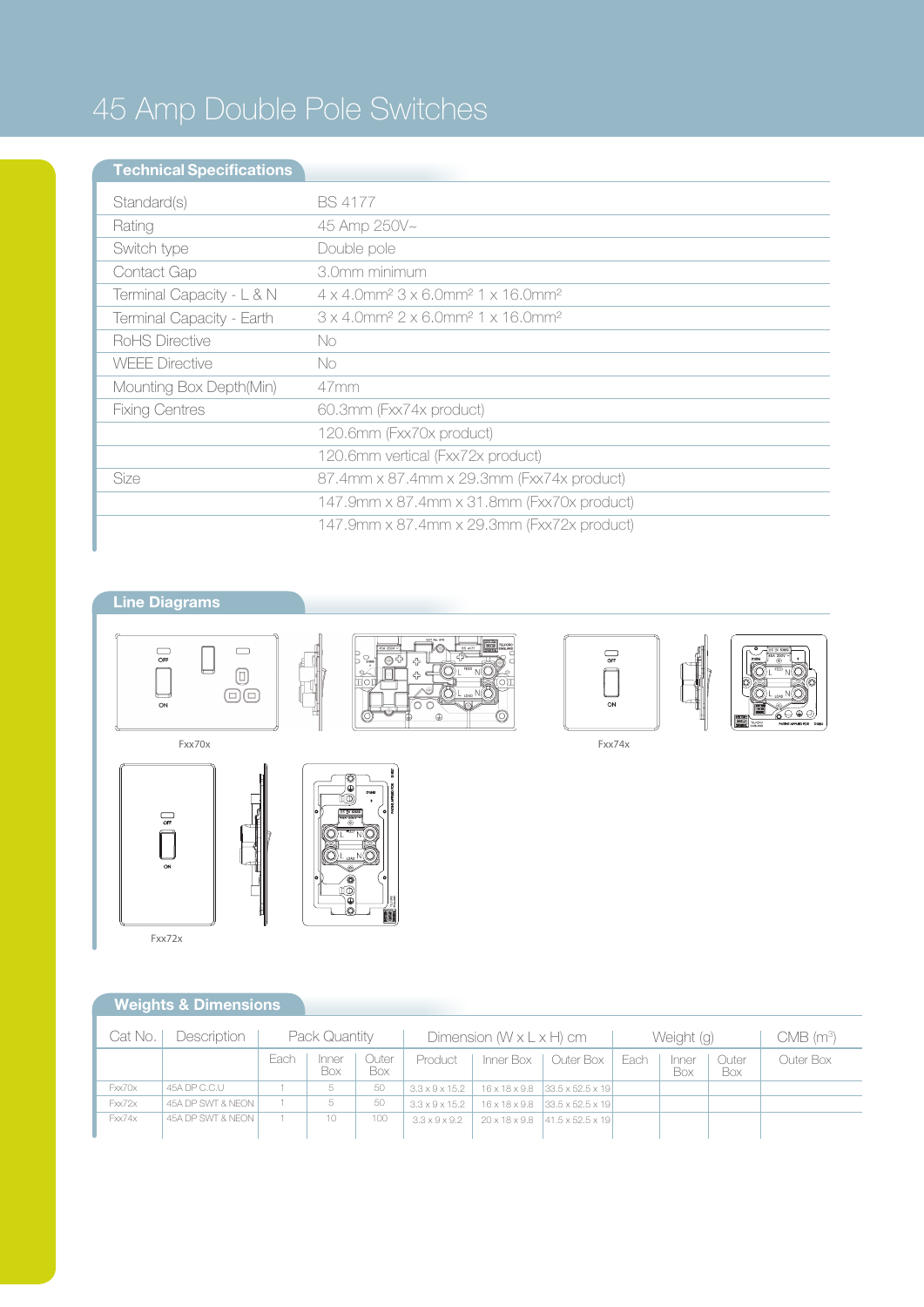## 45 Amp Double Pole Switches

### **Packaging Information**

|        | Cat No.   Description | <b>Barcode</b> |           |           |              | Cat No.   Description | <b>Barcode</b> |           |           |  |
|--------|-----------------------|----------------|-----------|-----------|--------------|-----------------------|----------------|-----------|-----------|--|
|        |                       | Individual     | Inner Box | Outer Box |              |                       | Individual     | Inner Box | Outer Box |  |
|        |                       |                |           |           |              |                       |                |           |           |  |
| FBS70G | 45A DP C.C.U          | 5050765006361  |           |           | FBS72        | 45A DP SWT            | 5050765006385  |           |           |  |
| FPC70G | 45A DP C.C.U          | 5050765005432  |           |           | FPC72        | 45A DP SWT            | 5050765005456  |           |           |  |
| FPC70W | 45A DP C.C.U          | 5050765005449  |           |           | FPB72        | 45A DP SWT            | 5050765018623  |           |           |  |
| FPB70B | 45A DP C.C.U          | 5050765008563  |           |           | <b>FBN72</b> | 45A DP SWT            | 5050765006873  |           |           |  |
| FBN70B | 45A DP C.C.U          | 5050765006866  |           |           | FBS74        | 45A DP SWT            | 5050765006392  |           |           |  |
| FPB74  | 45A DP SWT            | 5050765018630  |           |           | FPC74        | 45A DP SWT            | 5050765005463  |           |           |  |
| FBN74  | 45A DP SWT            | 5050765006880  |           |           |              |                       |                |           |           |  |
|        |                       |                |           |           |              |                       |                |           |           |  |

## **Installation Information**

#### **Safety Warning**

Before use please read carefully and use in accordance with these safety wiring instructions.

Before commencing any electrical work ensure the supply is switched off at the mains. Either by switching off the consumer unit or by removing the appropriate fuse. Wiring should be in accordance with the latest edition of the IEE regulations (BS 7671).

#### **Wire Identification – Twin & Earth Cable**

EARTH = Green/Yellow Sleeving

NEUTRAL = Black (pre Apr 04) / Blue (after Apr 04)

LIVE = Red (pre Apr 04) / Brown (after Apr 04)



**Technical Helpline: 0845 194 7584 If in doubt consult a competent electrician.**

The ends of the individual conductors should have the insulation removed by approx.12mm. Any bare earth conductors should be sleeved to within 12mm of the ends. (These details are for general information only and conductor lengths may need to be trimmed in certain installations).

#### **General Installation Instructions**

- 1) If using the new product to replace an old one, note the cable connections and wire up new product in the same way as the old one, with Earthing as stated in these instructions.
- 2) Ensure the mounting box (metal or patress) for either flush or surface mounting is the appropriate size for the product.
- 3) Route the cable through the most suitable entry point of the mounting box. If a metal box is used, a protective cable grommet should be used.
- 4) Cables should be prepared so a sufficient conductor length reaches the terminals. Strip the ends of the individual conductors so that an adequate length enters the terminals.
- 5) Carefully arrange the wiring to lie along the edges of the product or box, keeping the central area clear.
- 6) To assist with the correct installation please consult the appropriate wiring diagram on this leaflet.
- 7) When connecting the new accessory ensure that only the bare end of the wire enters the terminal, and no bare wires are visible.
- Always tighten the terminal screws securely, but do not overtighten.
- An earth connection should always be made between the mounting box earth terminal, and the accessory earth terminal, where fitted. If this earth wire is bare, it is essential that it is sheathed with a length of green/yellow sleeving.
- 8) Carefully position the accessory into the wall box, ensuring that no wires are trapped between the plate and the wall. Do not overtighten the screws. (Fit screw covers + clip-on)
- 9) Once work has been completed correctly, replace the fuse for the circuit, switch the power back on, and test. The product is now ready for use.
- \* Note If your installation uses a four lug metal mounting box, remove the top and bottom lugs or bend fully back.

#### **Decorative Front Plate Fixing**

Fixing method varies depending on which product range is supplied. Always ensure wall surface is reasonably flat and smooth, with no bumps or projections.

Metal Front plates WITH screw fixing holes. These products comprise main unit with integral front plate and rear gasket. Fix unit to back box using two fixing screws supplied.

Front plates WITHOUT screw fixing holes. These products comprise main unit with integral gasket, and front plate as separate item. Fix unit to back box using two fixing screws supplied. Clip front plate onto main assembly, ensuring screwdriver notch is located bottom right hand corner. To remove plate, place medium size flat bladed screwdriver in notch and lever off against gasket.

For all Decorative Plates - It is essential the gasket is fitted between product and wall, to reduce possibility of discolouration of front plate edges due to natural moisture in some wall finishes. To keep the finish of this product, wipe over with soft cloth periodically.

All Decorative products MUST have an earth connection between the front-plate and back box